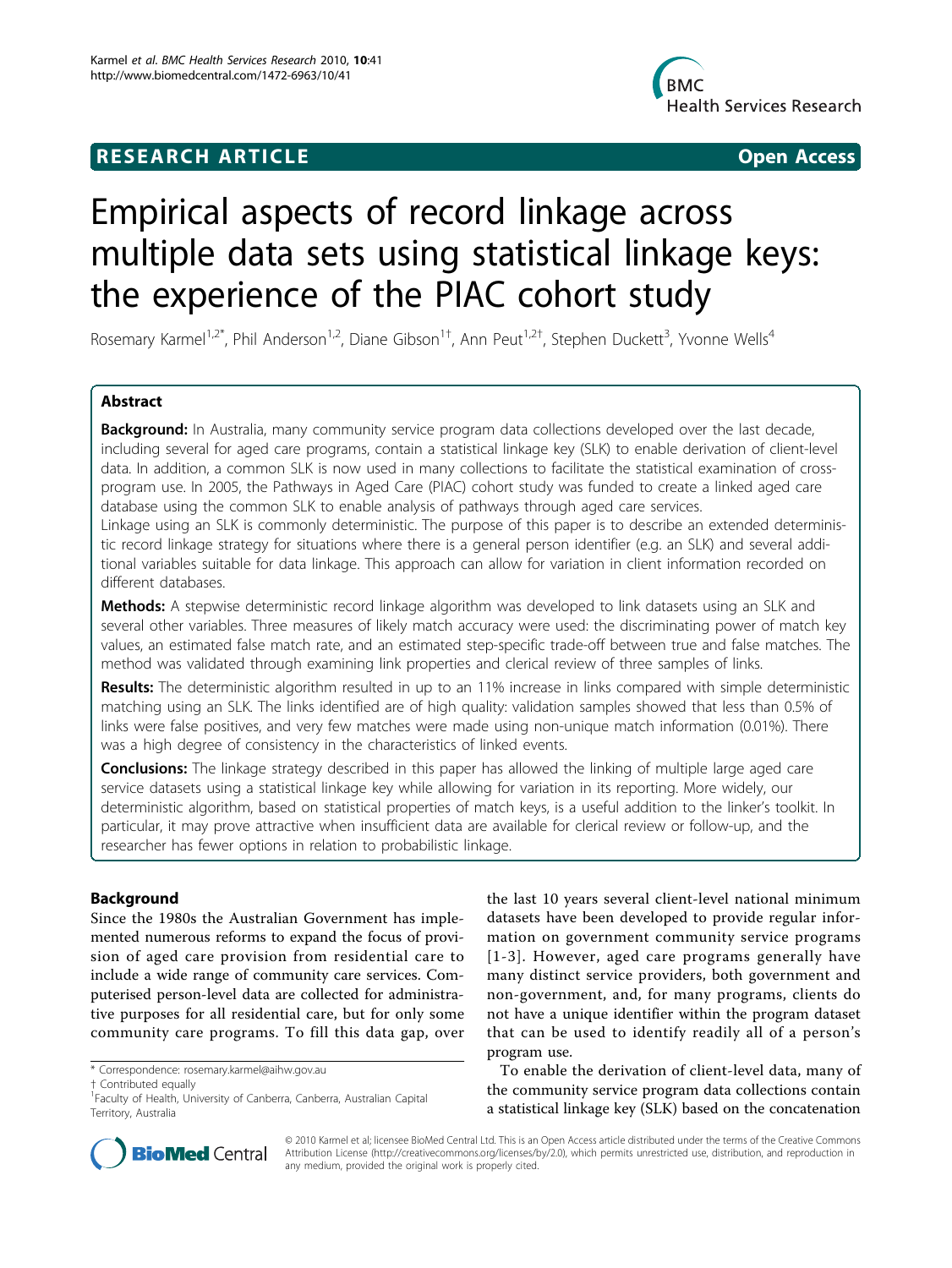of selected letters of name, date of birth and sex. The purpose of the SLK is to enable data linkage for statistical and research purposes while protecting client privacy, and not for client identification for administrative use or case management. In this context, "the process of linking client records does not need to be 100% accurate. Rather, statistical record linkage need only be sufficiently accurate to enable the drawing of statistically valid conclusions" [[4\]](#page-12-0).

In the Australian community services datasets the purpose of the SLK is then primarily to allow clientlevel analysis within particular government programs. However, when developing the datasets it was realised that the use of a common linkage key would greatly facilitate the statistical examination of cross-program use and care pathways. To allow for this possibility, a common SLK is now used in a number of data collections on government community services programs, including those relating to aged care and disability [[1-3](#page-12-0)]. Linking the datasets is not routine, and requires approval from a properly constituted ethics committee (see [[5](#page-12-0)]) and permission from all relevant data custodians.

Data linkage is a powerful tool both for identifying multiple appearances of individuals within a dataset and for integrating client information across datasets. As the information recorded for an individual may vary from dataset to dataset - due to either differences in reporting (e.g. in first name) or errors - a robust linkage process should allow for some discrepancy in reported characteristics. There are two main types of data linkage: probabilistic record linkage in which the linkage of records in two (or more) files is based on the probabilities of agreement and disagreement between a range of match variables, and deterministic record linkage in which the linkage of records is based on exact agreement of match variables.

Probabilistic matching allows for variation in reported characteristics by deriving a measure of similarity across variables used to identify matches, called the match weight. This is then used to decide whether a particular pair-wise comparison between records on two datasets is accepted (high weight) or rejected (low weight) as a match, or link [[6,7\]](#page-12-0). Clerical review of possible record matches is often used to decide both the total weight above which record pairs are acceptable as a match and to determine whether matches with weights near this boundary should be considered to be valid [[8-11\]](#page-12-0). Less commonly, a cut-off point for accepting matches is estimated using statistical models of probabilistic linkage, circumventing the need for clerical review [[12\]](#page-12-0). In this approach detailed limited clerical follow-up may also be desirable to validate the process.

Simple deterministic linkage cannot allow for variation in reporting. However, deterministic algorithms can be constructed which can, and "[A]n intricate deterministic algorithm can be as successful - or more successful than probabilistic algorithms in identifying valid links" [[8\]](#page-12-0).

Irrespective of method, when linking any pair of records four outcomes are possible: a true match (true positive), no match (true negative), a mis-match (false positive) and a missed match (false negative). In any linkage study, false negatives are caused by inconsistent reporting (or non-reporting) of data items across different datasets (i.e. data quality/consistency issues), while false positives are caused by different people, either rightly or wrongly, having common linkage data. False negatives are more likely to occur in simple deterministic matching than in probabilistic matching because client information may change depending on who provides the data and when the information is collected [[13\]](#page-12-0).

When linking using an SLK, additional data may be available that could assist record matching, with the auxiliary information providing a platform from which variation in the reported SLK information can be considered. The purpose of this paper is to describe a stepwise deterministic record linkage strategy for situations where there is a general person identifier (e.g. an SLK) and several additional variables suitable for data linkage. The auxiliary data may be available for nearly all clients or for a particular subset. This approach can allow for variation in client information across large databases in health and community care, and is demonstrated for the Pathways in Aged Care (PIAC) cohort study.

# Methods

# Current context: Pathways in Aged Care (PIAC) cohort study

Over a period people may access several community care programs and/or residential aged care. Coordination of these aged care services is important both to provide services cost-effectively and to provide the appropriate care for people at the appropriate time [\[14](#page-12-0)]. Between 2001-02 and 2005-06, four key programs in Australia accounted for around 85% of government expenditure on programs delivering community aged care (excluding assessment services) [[15\]](#page-12-0). Datasets for these key community care programs, along with those for aged care assessments, residential aged care and deaths, are included in the PIAC study (see Table [1](#page-2-0) for a brief description).

Client level data became available nationally for all the main aged care and assessment programs with the implementation in April 2003 of the person-level Aged Care Assessment Program (ACAP) national minimum dataset Version 2 [[2\]](#page-12-0). However, the data for the various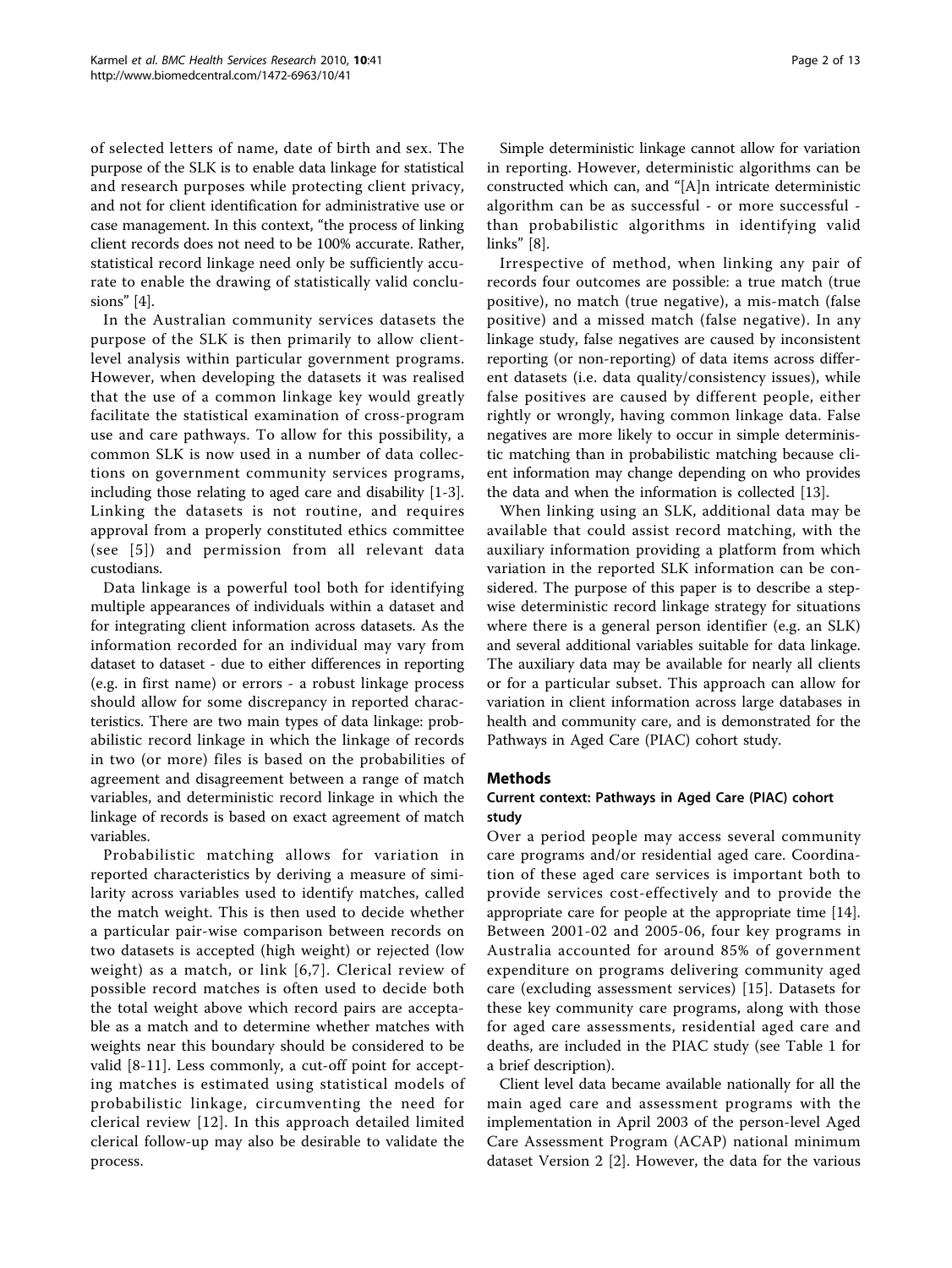<span id="page-2-0"></span>Table 1 Data in the PIAC project

| Program                                                                                         | <b>Description</b>                                                                                                                                                                                                                                                                                                                                                                                       | Data source and years (client<br>numbers)                                                    |
|-------------------------------------------------------------------------------------------------|----------------------------------------------------------------------------------------------------------------------------------------------------------------------------------------------------------------------------------------------------------------------------------------------------------------------------------------------------------------------------------------------------------|----------------------------------------------------------------------------------------------|
| Aged Care Assessment Program (ACAP)                                                             | Multi-disciplinary Aged Care Assessment Teams (ACATs)<br>determine people's care needs and eligibility for RAC and<br>packaged care (EACH and CACP), and make recommendations<br>concerning the preferred long-term living arrangement.                                                                                                                                                                  | National datasets: 2003-04 (105077)<br>2004-05 (141911)                                      |
| Residential aged care (RAC)                                                                     | RAC provides accommodation and care services to people who<br>are no longer able to support themselves or be supported by<br>others in their own homes, either permanently or for the short<br>term (respite care). Care level required may be either 'low' or<br>'high'. Access requires approval via an ACAT assessment.                                                                               | Administrative data: 1 July 2002 - 30<br>June 2006 (373183, including EACH)                  |
| Extended Aged Care at Home and<br>Extended Aged Care at Home for people<br>with Dementia (EACH) | Programs provide care at home that is equivalent to high-level<br>residential care. Access requires approval via an ACAT<br>assessment.                                                                                                                                                                                                                                                                  | Administrative data: 1 July 2002 - 30<br>June 2006 (integrated with RAC data)                |
| Community Aged Care Package program<br>(CACP)                                                   | Program provides support services for older people with<br>complex needs living at home who would otherwise be eligible<br>for admission to 'low-level' residential care. CACPs provide a<br>range of home-based services (excluding home nursing<br>assistance and allied health services), with care being<br>coordinated by the package provider. Access requires approval<br>via an ACAT assessment. | Administrative data: 1 July 2002 - 30<br>June 2006 (80028)                                   |
| Home and Community Care (HACC)                                                                  | Program provides a large range of services (including allied<br>health and home nursing services) to support people at home<br>and to prevent premature or inappropriate admission to<br>residential care. No ACAT assessment is required.                                                                                                                                                               | National datasets: 2002-03 (615642)<br>2003-04 (675446) 2004-05 (710781)<br>2005-06 (705261) |
| Veterans' Home Care (VHC)                                                                       | Program provides a limited range of services to help veterans,<br>war widows and widowers with low-level care needs to remain<br>living in their own homes longer. Eligible veterans who need<br>higher amounts of personal care than provided under VHC may<br>be referred to other community care programs. No ACAT<br>assessment is required.                                                         | Administrative data: 1 January 2001 -<br>28 February 2008 (164192)                           |
| National Death Index (NDI)                                                                      | National register of deaths in Australia                                                                                                                                                                                                                                                                                                                                                                 | Administrative data: 1 July 2003 - 30<br>December 2006 (415057 records)                      |

Note: For details see [[25-30](#page-12-0)]. See table 3.17 [\[30](#page-12-0)] for types of services provided by the aged care programs.

programs are held on different datasets so that analyses have continued primarily to be program-specific [[16-19\]](#page-12-0).

The aged care datasets do not share a common unique person identifier, and most do not contain full name data. Nevertheless, all either explicitly contain or have sufficient information to derive a common statistical linkage key termed SLK-581. This key, first proposed for the dataset for the Home and Community Care program [\[20\]](#page-12-0), is the concatenation of five selected letters of name, eight digit date of birth and sex. Analyses have shown that SLK-581 distinguishes well between individuals in aged care datasets [[20-22\]](#page-12-0). Consequently, the datasets can be linked using this SLK. In addition, depending on the datasets being matched, there are common data items - such as area of usual residence and event data - that could be used to aid the record linkage.

In 2005, a research team centred at the Australian Institute of Health and Welfare (AIHW) successfully applied for a National Health and Medical Research Council Strategic Award to undertake the PIAC cohort study. The purpose of this project is to create a linked dataset using data from the main aged care and

assessment programs and to then undertake analyses of pathways in aged care over 24 months from the time of aged care assessment in 2003-04.

For the PIAC study, the cohort of interest is people who had a completed aged care assessment reported on the 2003-04 ACAP national dataset Version 2 (just over 105,000 people). The study required linking 10 datasets covering six aged care programs and deaths (Table 1). Deaths data were included to establish whether and when cohort members died within the study period. To be able to identify program use both before and after the reference year (2003-04), service use data from 2002-03 to 2005-06 were included. Aged care reassessments for 2004-05 were also identified.

Before data linkage was undertaken, ethics approval and permission to use the required data were obtained from all relevant bodies. In addition, to protect the privacy of individuals, all linkage was carried out within the AIHW using the Institute's data linkage protocol [\[23](#page-12-0)].

#### Basic strategy

Data linkage for the PIAC cohort study was undertaken using multiple deterministic match passes in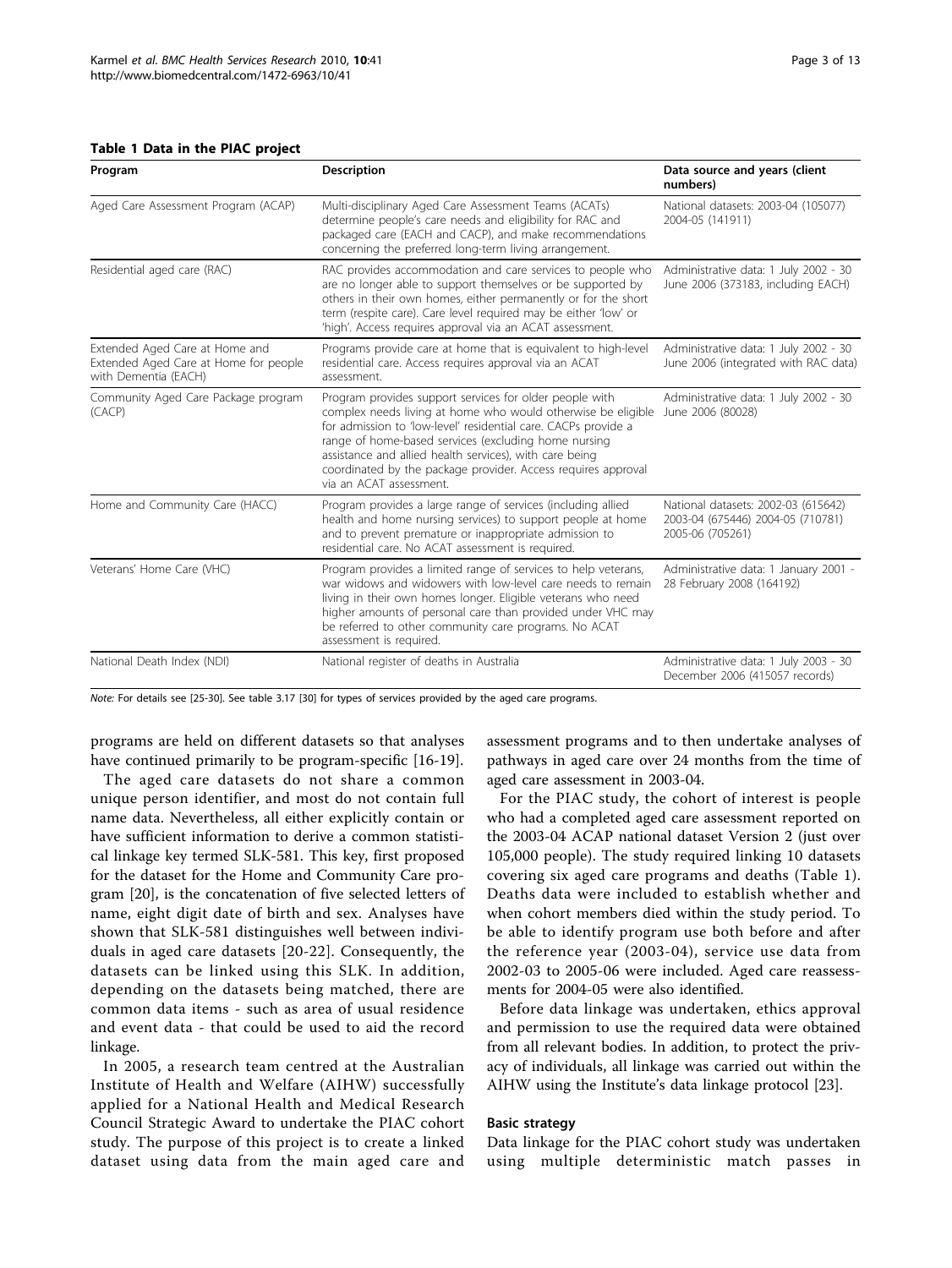conjunction with an algorithm for identifying suitable match keys and the order in which they should be used. The deterministic match keys were based on (but not limited to) components of the common SLK. This approach was chosen because it does not rely on clerical review using name and/or address data - information which is not available on many of the datasets in the PIAC project.

To avoid unnecessary matching processes, a staged approach was employed which progressively linked the datasets two at a time (Figure 1). The order of linking

the datasets was based on the availability of additional data for linkage and the quality of the linkage data. For PIAC, there were seven linkage stages in all, with match rates estimated to range from 3% to over 60%, depending on the stage (based on one-step deterministic matching using SLK-581, Table [2](#page-4-0)).

The stepwise deterministic linkage strategy for each stage consisted of four phases. These are outlined below using stage 3 of the PIAC linkage to illustrate the processes (Figure 1). Stage 3 matches integrated residential care and community care packages (RCCP) data to the

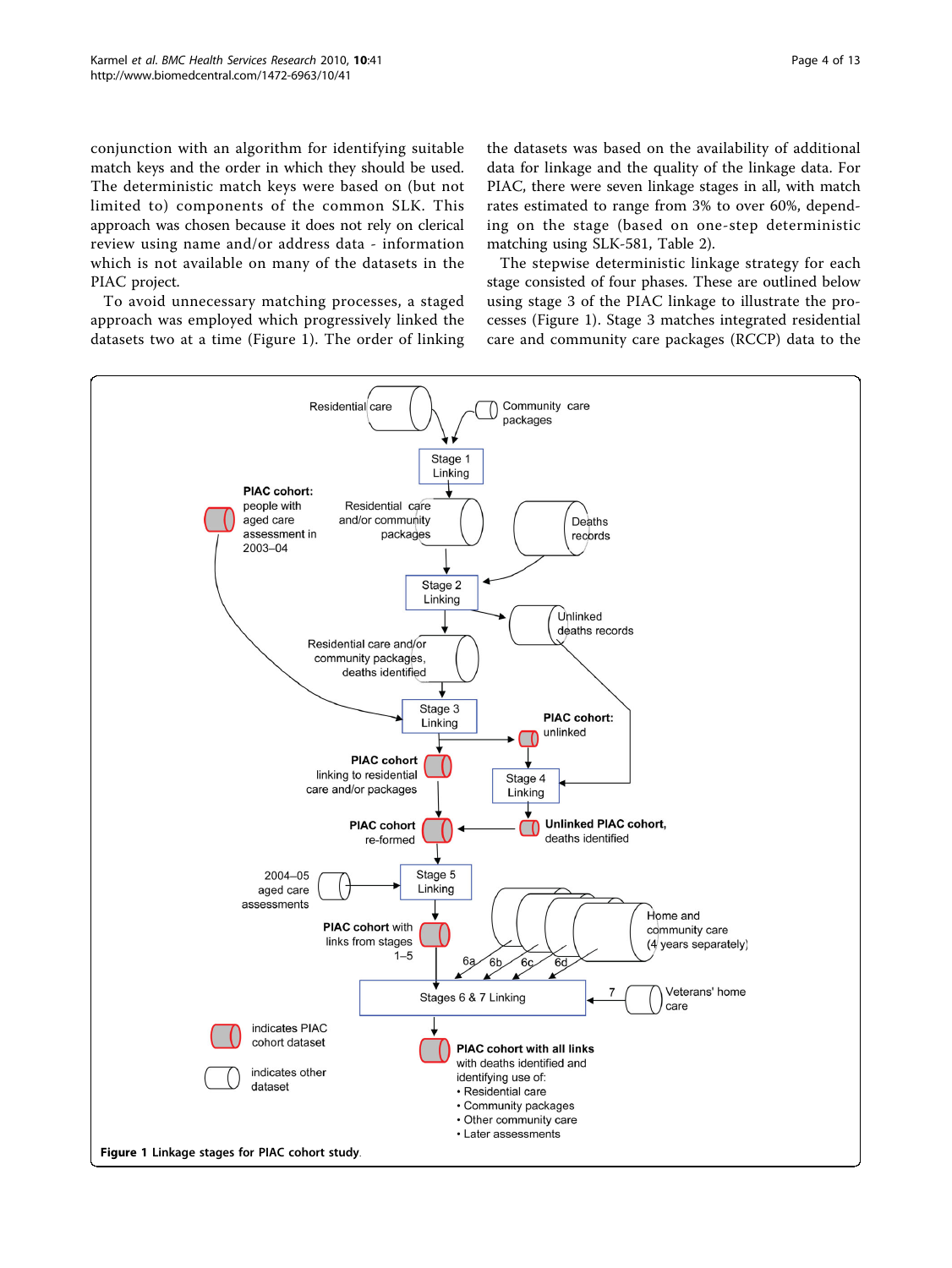| Stage          | Dataset 1                                                  | Dataset 2                                                       | Minimum match rate (from<br>one-step deterministic<br>linkage on SLK-581) |             | Final match rate (from<br>stepwise deterministic<br>linkage) |             |  |
|----------------|------------------------------------------------------------|-----------------------------------------------------------------|---------------------------------------------------------------------------|-------------|--------------------------------------------------------------|-------------|--|
|                |                                                            |                                                                 | % dataset 1                                                               | % dataset 2 | % dataset 1                                                  | % dataset 2 |  |
|                | Residential care 2002-06 <sup>(a)</sup>                    | Community care packages 2002-06 <sup>(a)</sup>                  | 9.4                                                                       | 44.0        | 10.2                                                         | 47.7        |  |
| $\overline{2}$ | Deaths July 03-Dec 06(a)                                   | RCCP 2002-06 <sup>(a)</sup> (from stage 1)                      | 32.6                                                                      | 36.9        | 36.2                                                         | 41.0        |  |
| 3              | PIAC cohort (ACAP 2003-04) <sup>(b)</sup>                  | RCCP 2002-06(a)                                                 | 64.4                                                                      | 16.3        | 72.6                                                         | 18.4        |  |
| 4              | Deaths July 03-Dec 06 not linked<br>to RCCP <sup>(a)</sup> | ACAP 2003-04 not linked to RCCP <sup>(b)</sup>                  | 3.0                                                                       | 31.4        | 3.3                                                          | 34.7        |  |
| 5              | PIAC cohort <sup>(b)</sup>                                 | Aged care assessments 2004-05 <sup>(b)</sup>                    | 29.4                                                                      | 21.8        | 30.9                                                         | 22.9        |  |
| 6a             | PIAC cohort <sup>(b)</sup>                                 | Home and Community Care 2002-03 <sup>(b)</sup>                  | 41.6                                                                      | 7.1         | 46.3                                                         | 7.9         |  |
| 6b             | PIAC cohort <sup>(b)</sup>                                 | Home and Community Care 2003-04 <sup>(b)</sup>                  | 53.4                                                                      | 8.3         | 58.5                                                         | 9.1         |  |
| 6c             | PIAC cohort <sup>(b)</sup>                                 | Home and Community Care 2004-05 <sup>(b)</sup>                  | 35.9                                                                      | 5.3         | 39.5                                                         | 6.0         |  |
| 6d             | PIAC cohort <sup>(b)</sup>                                 | Home and Community Care 2005-06 <sup>(b)</sup>                  | 22.8                                                                      | 3.4         | 26.2                                                         | 3.9         |  |
| 7              | PIAC cohort <sup>(b)</sup>                                 | Veterans' Home Care January 2001 -<br>March 2008 <sup>(a)</sup> | 11.4                                                                      | 7.3         | 12.2                                                         | 7.8         |  |

#### <span id="page-4-0"></span>Table 2 Linkage stages in the PIAC project

(a) Clients identified through administrative processes, and de-duplication.

(b) Clients identified by SLK-581 within broad region  $(1<sup>st</sup>$  digit of postcode

Note: For the datasets with administratively-derived person identifiers, data for all years in the study were linked at the same time. For data sets with clients identified by SLK-581 data were linked for each year separately to allow for variation over time in reported SLK-581.

PIAC cohort as identified through the 2003-04 ACAP dataset. Simple deterministic matching using SLK-581 showed that at least 64% of the PIAC cohort would link to the RCCP dataset (Table 2).

#### Phase 1: Client identification within the two datasets

Individual clients are identified differently on the various datasets, depending on whether or not the dataset contains an administrative program client identifier. The RCCP dataset was derived in stage 1 from datasets with program client identifiers, and these were used to identify individuals. A small number of duplicate client records in the administrative datasets were identified and removed [[21](#page-12-0)].

The ACAP dataset used to define the PIAC cohort does not contain either a unique program client identifier or name information, and so clients were defined using SLK-581 in conjunction with broad region of usual residence (first digit of postcode, which denotes Australian state or territory).

# Phase 2: Identifying data for matching the specific dataset pair

The data to be used for linking are context-dependent. For stage 3, three additional variables were identified for matching in addition to SLK-581: postcode of residence, aged care assessment date and assessment team identifier.

The RCCP data can contain several postcodes for the same client over a year. When linking RCCP to the PIAC cohort two postcodes were allowed for: one community postcode and one relating to a residential care facility that the client had been in for permanent care during 2003-04.

#### Phase 3: Identification of keys to use in matching

Match keys to be used for linking were defined in terms of the SLK-581 (divided into five components) and additional available linkage data - postcode, aged care assessment date and assessment team identifier for stage 3. Many combinations of these eight variables could be used to define match keys (see, for example, Table [3](#page-5-0) just using SLK-581 and region). To ensure that any employed match keys were based on combinations which both discriminated well between individuals and would not introduce too many false positives, a key was identified as suitable for matching using three criteria:

Discriminating power: 97.5% clients within each dataset had to have a unique value for the match key.

Likelihood of introducing false matches: The estimated theoretical false match rate for links established using the match key could be no more than 0.5%.

Trade-off between additional true and additional false matches: The estimated theoretical trade-off between additional true and additional false matches made with the key given matches already identified had to be at least 2 to 1.

The first of these criteria limits the testing of suitability to those keys that distinguish between individuals with reasonably high probability, while the second and third criteria ensure that an employed key adds few false matches given any matches which have been made in earlier passes. Appendix A provides details of the construction of measures used to implement these criteria, and presents estimates for stage 3.

Any combination of SLK-581 elements and additional match variables (i.e. potential match keys) that met all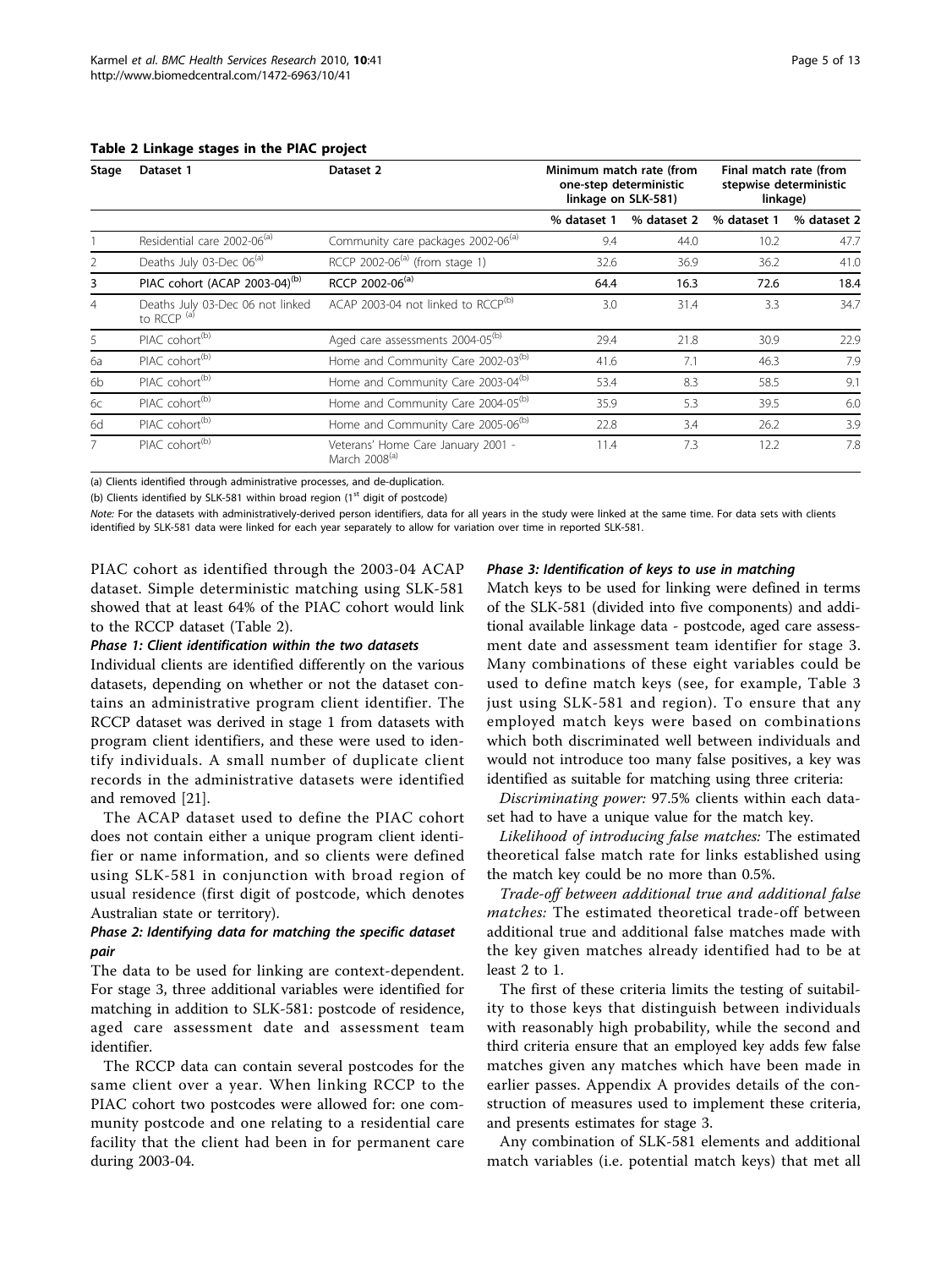<span id="page-5-0"></span>Table 3 128 keys based on components of SLK-581 and region

| Key no.        | Key description <sup>(a)</sup> | Key no. | Key description <sup>(a)</sup> | Key no. | Key description <sup>(a)</sup>             |
|----------------|--------------------------------|---------|--------------------------------|---------|--------------------------------------------|
| 1              | s3g2 dmyob s pc                | 44      | s3g2 _yob s st                 | 87      | _g2 _yob _ pc2                             |
| $\overline{c}$ | s3g2 dmyob _ pc                | 45      | _g2 dmyob s st                 | 88      | _yob _ pc                                  |
| $\overline{3}$ | s3g2 dm_ob s pc                | 46      | s3_ dm_ob _ pc2                | 89      | $-bL$<br>s3g2                              |
| $\overline{4}$ | s3g2 dmyob s pc2               | 47      | s3g2 _yob _ st                 | 90      | $g2 dm_b $                                 |
| $\overline{5}$ | s3_dmyob s pc                  | 48      | _g2 dmyob _ st                 | 91      | $s3$ _ _yob _ _                            |
| 6              | s3g2 dm_ob _ pc                | 49      | _g2 __yob s pc                 | 92      | _ob s pc2<br>s3                            |
| 7              | s3g2 dmyob _ pc2               | 50      | s3_dm_ob s st                  | 93      | $\Box$ dmyob $\Box$                        |
| 8              | s3_dmyobl_lpc                  | 51      | s3g2 _yob s _                  | 94      | dm_ob s pc2                                |
| 9              | s3g2 dmyob s st                | 52      | _g2 dmyob s _                  | 95      | _g2 _yob s st                              |
| 10             | s3g2 dmyob _ st                | 53      | _g2 __yob _ pc                 | 96      | _ob _ pc2<br>s3                            |
| 11             | s3g2 _yob s pc                 | 54      | s3_dm_ob _ st                  | 97      | _dm_ob _lpc2                               |
| 12             | _g2 dmyob s pc                 | 55      | $s3g2$ _yob $\lfloor$          | 98      | _g2 __yob _ st                             |
| 13             | s3g2 dmyob s _                 | 56      | _ob s pc2<br>s3q2              | 99      | _ob s st<br>s3                             |
| 14             | s3g2 _yob _ pc                 | 57      | _ob s pc<br>s3                 | 100     | _dm_ob s st                                |
| 15             | _g2 dmyob _ pc                 | 58      | _g2 dmyob _ _                  | 101     | $-g2$ _yob s _                             |
| 16             | s3g2 dmyob _ _                 | 59      | _g2 dm_ob s pc2                | 102     | _ob _ st<br>s3                             |
| 17             | s3g2 dm_ob s pc2               | 60      | _dm_ob s pc                    | 103     | _dm_ob _ st                                |
| 18             | s3_dm_ob s pc                  | 61      | s3_ __yob s pc2                | 104     | $g2$ yob  $\Box$                           |
| 19             | s3_dmyob s pc2                 | 62      | _dmyob s pc2                   | 105     | _g2 ___ob s pc2                            |
| $20\,$         | s3g2 dm_ob _ pc2               | 63      | s3_dm_ob s _                   | 106     | ob s pc                                    |
| 21             | s3_ dm_ob _ pc                 | 64      | $_{\text{obj}}$ pc2<br>s3q2    | 107     | _yob s pc2                                 |
| 22             | s3_ dmyob _ pc2                | 65      | _ob _ pc<br>s3                 | 108     | $_$ ob $ s _$<br>s3                        |
| 23             | s3g2 dm_ob s st                | 66      | _g2 dm_ob _ pc2                | 109     | dm__ob s _                                 |
| 24             | s3_dmyob s st                  | 67      | _dm_ob _ pc                    | 110     | $-g2$ ___ob _ pc2                          |
| 25             | s3g2 dm_ob _ st                | 68      | s3_ __yob _ pc2                | 111     | _ob _ pc                                   |
| 26             | _ob s pc<br>s3q2               | 69      | __dmyob _ pc2                  | 112     | _yob _ pc2                                 |
| 27             | s3_dmyob _ st                  | 70      | s3_dm_ob _ _                   | 113     | $s3$ _ $\lfloor$ _ob $\lfloor$ _ $\rfloor$ |
| 28             | _g2 dm_ob s pc                 | 71      | s3g2<br>_ob s st               | 114     | $\lfloor dm \_ob \rfloor$                  |
| 29             | s3g2 _yob 2 pc2                | 72      | _g2 dm_ob s st                 | 115     | _g2 ___ob s st                             |
| 30             | s3_ __yob s pc                 | 73      | s3_ __yob s st                 | 116     | _yob s st                                  |
| 31             | _g2 dmyob s pc2                | 74      | _dmyob s st                    | 117     | $_{ob $ st<br>$-92$                        |
| 32             | _dmyob s pc                    | 75      | s3g2 ___ob _ st                | 118     | _yob _ st                                  |
| 33             | s3g2 dm_ob s _                 | 76      | _g2 dm_ob _ st                 | 119     | $_$ ob $ s _$<br>$-g2$                     |
| 34             | s3g2 ___ob _ pc                | $77\,$  | s3_ _yob _ st                  | 120     | $y$ ob $ s _$                              |
| 35             | s3_dmyob s _                   | 78      | _g2 ___ob s pc                 | 121     | $-g2$ ob $\Box$                            |
| 36             | _g2 dm_ob _ pc                 | 79      | _dmyob _ st                    | 122     | $yob$  _ _                                 |
| 37             | s3g2 _yob _ pc2                | 80      | _g2 __yob s pc2                | 123     | _ob s pc2                                  |
| 38             | s3_ _yob _ pc                  | 81      | $\Box$ yob s pc                | 124     | _ob _ pc2                                  |
| 39             | _g2 dmyob _ pc2                | 82      | $s3g2$ ___ob s _               | 125     | _ob s st                                   |
| 40             | dmyob _ pc                     | 83      | _g2 dm_ob s _                  | 126     | _ob _ st                                   |
| 41             | s3g2 dm_ob _ _                 | 84      | s3_ _yob s _                   | 127     | $\lfloor$ ob $\lfloor$ s $\rfloor$         |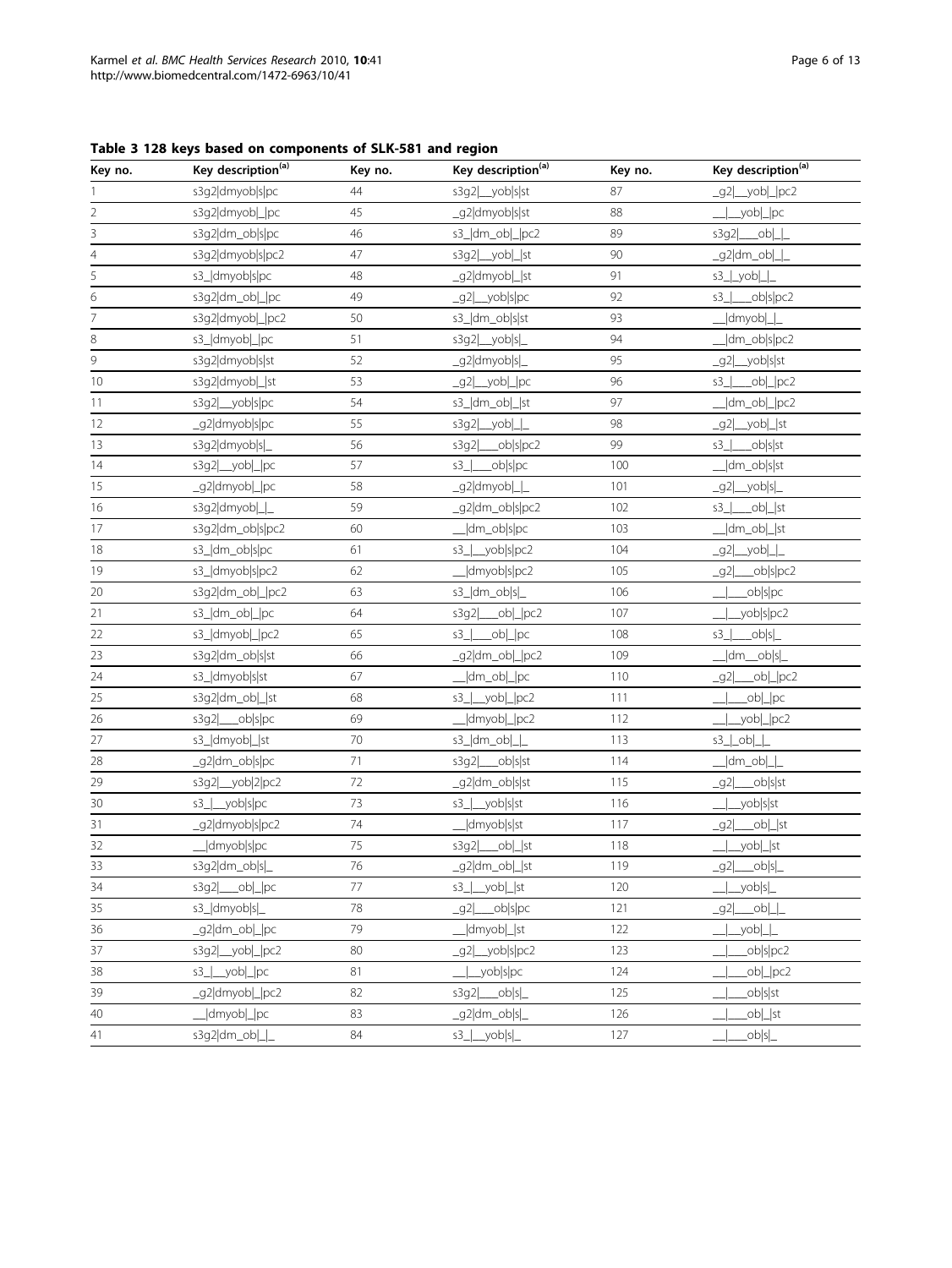|  |  |  |  | Table 3: 128 keys based on components of SLK-581 and region (Continued) |  |  |  |  |
|--|--|--|--|-------------------------------------------------------------------------|--|--|--|--|
|--|--|--|--|-------------------------------------------------------------------------|--|--|--|--|

| 42 | ldmvobl<br>--<br>-      | 85 | obl<br>. Ipc<br>-94 | 128 | obl |
|----|-------------------------|----|---------------------|-----|-----|
| 43 | 3_ dm_ob s pc2  <br>ر ر | 86 | ldmvobls            |     |     |

(a) Key is a concatenation of data elements, indicated as follows:

• s3: the  $2^{nd}$ ,  $3^{rd}$  and  $5^{th}$  letters of the family name substituting '2' for short names

 $\cdot$  g2: the 2<sup>nd</sup> and 3<sup>rd</sup> letters of the given name substituting '2' for short names

• yob: year of birth

• dmob: day and month of birth

• s: sex

• pc: 4 digit postcode

• pc2: first two digits of 4 digit postcode

• st: state

• \_: indicates that the component is not included in the match key.

Note: Order is from multiplying the number of the largest categories that account for roughly half of the clients within each key element (s3: 204, g2: 20, dmob: 182, yob: 16, s: 1, st: 2, pc2: 8, pc: 290). Key 13 is SLK-581.

of the above criteria was used for matching the two datasets. Overall, 115 match keys were selected to match the PIAC cohort to the RCCP dataset, including 19 without ACAP assessment data.

# Phase 4: Stepwise matching using selected match keys

Using the selected match keys, stepwise linkage was then carried out, with order of use determined by the discriminating power of the keys (going from high to low). Variation in match key elements identified through previous stages was also incorporated into match steps where relevant, resulting in the use of 215 versions of the 115 selected match keys. All links identified by the selected match keys were accepted as valid, with the exception of duplicate matches. In this case, a match was selected at random.

#### Validation

Three methods were used to validate the stepwise deterministic linkage strategy. First, the quality of the data used to identify links was examined. Second, we analysed the distribution of identified links across the selected match keys and the consistency between client characteristics for linked pairs. Finally, clerical review of three random samples of links was undertaken to estimate the level of false matches.

#### Results

For stage 3 of the PIAC linkage 72.6% of the PIAC cohort dataset linked to the RCCP dataset, corresponding to 18.4% of the RCCP dataset (Table [2](#page-4-0)). Comparing the achieved match rates with those based on simple matching on SLK-581 indicates that using extra information in the match keys (i.e. non SLK-581 data) allowed for variation in reported SLK-581 when matching. The quality of these links depends both on the quality of the data used to establish matches and on the ability of these data to distinguish between individuals. In the discussion below, the quality of the data used in the linkage is examined before analysing the results from the linkage process. The validity of established links is then discussed.

#### Quality of match data

The presence of missing data reduces the likelihood of identifying true matches. The number of missed matches will also be relatively high if there are unreliable data on either of the datasets. For both datasets in stage 3 more than 97.8% of clients had complete SLK-581 data. However, the PIAC cohort dataset was more likely to have missing SLK-581 elements than RCCP data (2.1% versus 1.1%). In both datasets over 99.9% of client records with complete SLK-581 data had a unique SLK-581.

The availability of additional data (i.e. other than SLK-581) necessarily varies depending on the datasets being matched. For stage 3, 98.2% of the PIAC cohort dataset had valid postcode data. In the RCCP dataset, 99.0% of clients had at least one community postcode and 45.7% had a postcode relating to a residential care facility that the client had been in for permanent care during 2003-04.

Aged care assessment date and team data were available for all clients in the PIAC cohort dataset. On the other hand, many RCCP clients did not have an aged care assessment in 2003-04, and so these data were available for just 27% of all RCCP clients.

#### Data linkage

Not all match keys identify links. Links between the PIAC cohort and RCCP data were made by 160 match keys out of the 215 used (including versions using previously identified SLK-581 and region variations).

The main purpose of a match key is to establish links. However, a close look at the list of keys used for stage 3 (see Table [4](#page-7-0) and Table [5\)](#page-9-0) suggests that many of the links would have been established using less discriminating - but still suitable - keys. Applying all selected keys in order has two advantages. First, using highly discriminating keys obviates the need to choose between records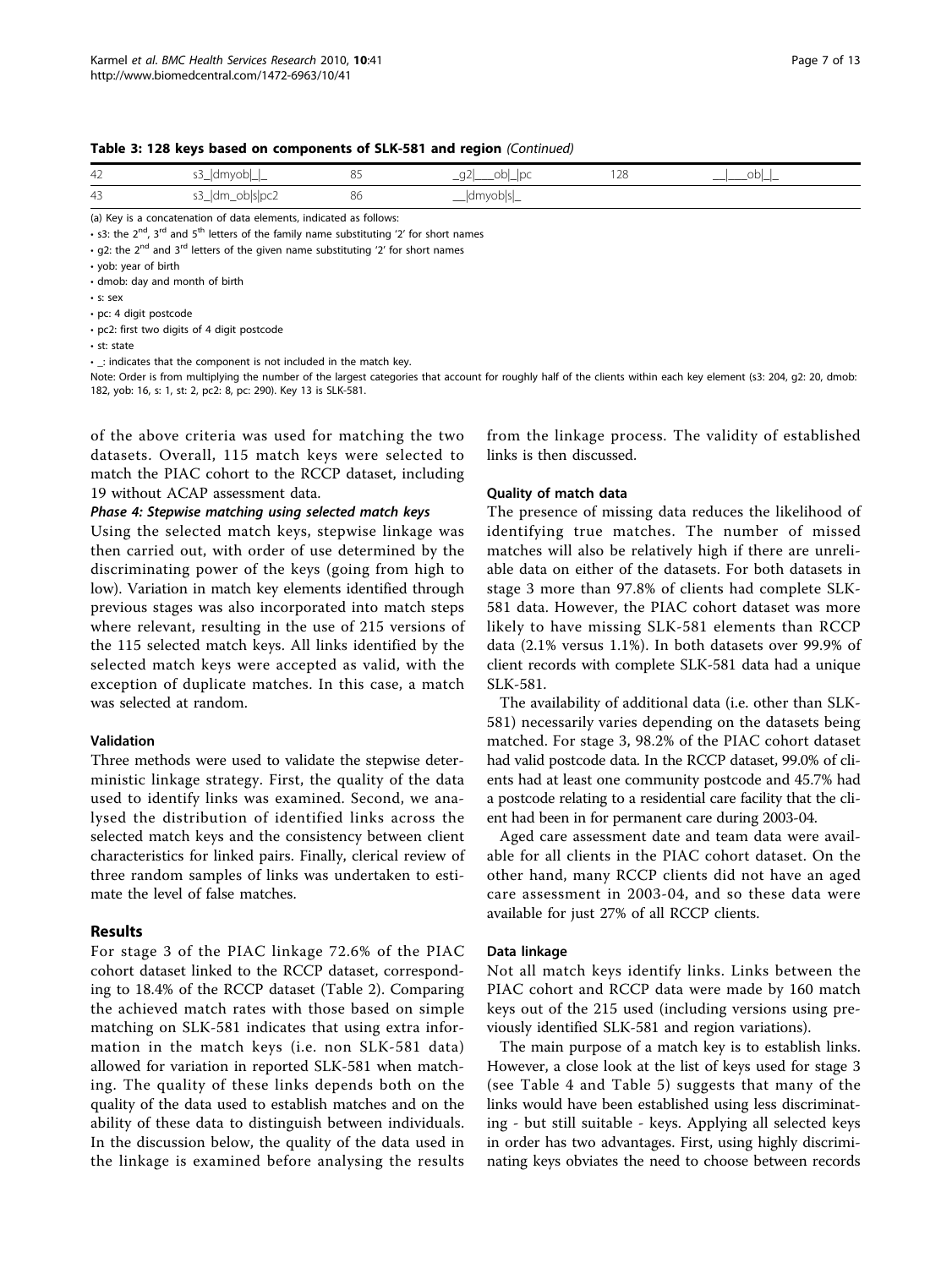<span id="page-7-0"></span>

| Table 4 Criteria for selecting match keys for PIAC stage 3 (examples for 60 keys) |  |  |  |  |  |
|-----------------------------------------------------------------------------------|--|--|--|--|--|
|-----------------------------------------------------------------------------------|--|--|--|--|--|

| Key no.        | Linkage key      | Joint. unique key<br>rate (measure A) | <sup>(a)</sup> Est. number<br>of links | Est. FMR<br>(measure B) | (b)Comparison<br>key   | <b>Marginal true:</b><br>false (measure C) | <sup>(c)</sup> Est. 'worst<br>case' FMR |
|----------------|------------------|---------------------------------------|----------------------------------------|-------------------------|------------------------|--------------------------------------------|-----------------------------------------|
| 1              | s3g2 dmYOB s pc  | 99.999                                | 55631                                  | 0.00                    | 701                    | >1000                                      | 0.04                                    |
| $\overline{c}$ | s3g2 dmYOB _ pc  | 99.957                                | 56120                                  | 0.00                    | 702                    | >1000                                      | 0.09                                    |
| 3              | s3g2 dm_ob s pc  | 99.878                                | 57047                                  | 0.01                    | 703                    | >1000                                      | 0.82                                    |
| 4              | s3g2 dmYOB s pc2 | 99.993                                | 63788                                  | 0.01                    | 704                    | >1000                                      | 0.55                                    |
| 5              | s3_ dmYOB s pc   | 99.896                                | 56819                                  | 0.01                    | 705                    | 925.9                                      | 0.48                                    |
| 6              | s3g2 dm_ob _ pc  | 99.878                                | 57547                                  | 0.02                    | 706                    | 578.7                                      | 1.63                                    |
| 7              | s3g2 dmYOB _ pc2 | 99.934                                | 64338                                  | 0.02                    | 707                    | 592.1                                      | 1.09                                    |
| 8              | s3_ dmYOB _ pc   | 99.896                                | 57326                                  | 0.03                    | 708                    | 466.2                                      | 0.95                                    |
| 9              | s3g2 dmYOB s st  | 99.981                                | 67206                                  | 0.04                    | 709                    | 317.7                                      | 1.93                                    |
| 10             | s3g2 dmYOB  st   | 99.897                                | 67781                                  | 0.08                    | 710                    | 159.5                                      | 3.82                                    |
| 11             | s3g2  YOB s pc   | 99.715                                | 58484                                  | 0.12                    | 711                    | 103.9                                      | 15.40                                   |
| 12             | _g2 dmYOB s pc   | 99.797                                | 56031                                  | 0.14                    | 712                    | 88.2                                       | 3.17                                    |
| 13             | s3g2 dmYOB s _   | 99.792                                | 67743                                  | 0.17                    | 713                    | 80.7                                       | 5.74                                    |
| 14             | s3g2  YOB  pc    | 99.613                                | 59012                                  | 0.23                    | 714                    | 51.9                                       | 30.52                                   |
| 15             | _g2 dmYOB _ pc   | 99.707                                | 56541                                  | 0.27                    | 715                    | 44.0                                       | 6.28                                    |
| 16             | s3g2 dmYOB _ _   | 99.650                                | 68327                                  | 0.29                    | 716                    | 44.9                                       | 10.23                                   |
| $17\,$         | s3g2 dm_ob s pc2 | 99.647                                | 65447                                  | 0.34                    | 717                    | 36.9                                       | 10.16                                   |
| 18             | s3_dm_ob s pc    | 99.478                                | 58319                                  | 0.41                    | 718                    | 28.9                                       | 8.84                                    |
| 19             | s3_dmYOB s pc2   | 99.583                                | 65185                                  | 0.43                    | 719                    | 29.5                                       | 5.90                                    |
| 20             | s3g2 dm_ob _ pc2 | 99.496                                | 66024                                  | 0.67                    | 720                    | 18.1                                       | 20.14                                   |
|                |                  |                                       |                                        |                         |                        |                                            |                                         |
| 601            | s3g2 dmYOB s pc  | 100.000                               | 44977                                  | 0.00                    | $\ddot{\phantom{1}}$ . | $\ddot{\phantom{0}}$                       | 0.00                                    |
| 602            | s3g2 dmYOB _ pc  | 99.998                                | 45392                                  | 0.00                    | 601                    | >1000                                      | 0.00                                    |
| 603            | s3g2 dm_ob s pc  | 99.998                                | 46105                                  | 0.00                    | 601                    | >1000                                      | 0.01                                    |
| 604            | s3g2 dmYOB s pc2 | 100.000                               | 51170                                  | 0.00                    | 601                    | >1000                                      | 0.00                                    |
| 605            | s3_dmYOB s pc    | 99.992                                | 45855                                  | 0.00                    | 601                    | >1000                                      | 0.00                                    |
| 606            | s3g2 dm_ob _ pc  | 99.998                                | 46529                                  | 0.00                    | 603                    | >1000                                      | 0.01                                    |
| 607            | s3g2 dmYOB _ pc2 | 99.998                                | 51629                                  | 0.00                    | 604                    | >1000                                      | 0.01                                    |
| 608            | s3_ dmYOB _ pc   | 99.992                                | 46276                                  | 0.00                    | 602                    | >1000                                      | 0.01                                    |
| 609            | s3q2 dmYOB s st  | 100.000                               | 53592                                  | 0.00                    | 604                    | >1000                                      | 0.02                                    |
| 610            | s3g2 dmYOB _ st  | 99.998                                | 54071                                  | 0.00                    | 609                    | >1000                                      | 0.03                                    |
| 611            | s3g2  YOB s pc   | 99.976                                | 47166                                  | 0.00                    | 601                    | >1000                                      | 0.12                                    |
| 612            | _g2 dmYOB s pc   | 99.978                                | 45258                                  | 0.00                    | 601                    | >1000                                      | 0.02                                    |
| 613            | s3g2 dmYOB s _   | 100.000                               | 53901                                  | 0.00                    | 609                    | >1000                                      | 0.04                                    |
| 614            | s3g2  YOB  pc    | 99.962                                | 47607                                  | 0.00                    | 602                    | >1000                                      | 0.23                                    |
| 615            | _g2 dmYOB _ pc   | 99.976                                | 45678                                  | 0.00                    | 612                    | >1000                                      | 0.05                                    |
| 616            | s3g2 dmYOB _ _   | 99.998                                | 54382                                  | 0.00                    | 613                    | >1000                                      | 0.09                                    |
| 617            | s3g2 dm_ob s pc2 | 99.994                                | 52466                                  | 0.00                    | 604                    | >1000                                      | 0.08                                    |
| 618            | s3_dm_ob s pc    | 99.986                                | 47016                                  | 0.00                    | 606                    | 776.8                                      | 0.07                                    |
| 619            | s3_dmYOB s pc2   | 99.968                                | 52178                                  | 0.00                    | 604                    | >1000                                      | 0.05                                    |
| 620            | s3g2 dm_ob _ pc2 | 99.992                                | 52936                                  | 0.00                    | 617                    | 772.5                                      | 0.16                                    |
| 701            | s3g2 dmYOB s pc  | 100.000                               | 49060                                  | 0.00                    | $\ddot{\phantom{0}}$   |                                            | 0.00                                    |
| 702            | s3g2 dmYOB _ pc  | 99.984                                | 49502                                  | 0.00                    | 701                    | >1000                                      | 0.00                                    |
| 703            | s3g2 dm_ob s pc  | 99.957                                | 50305                                  | 0.00                    | 701                    | >1000                                      | 0.04                                    |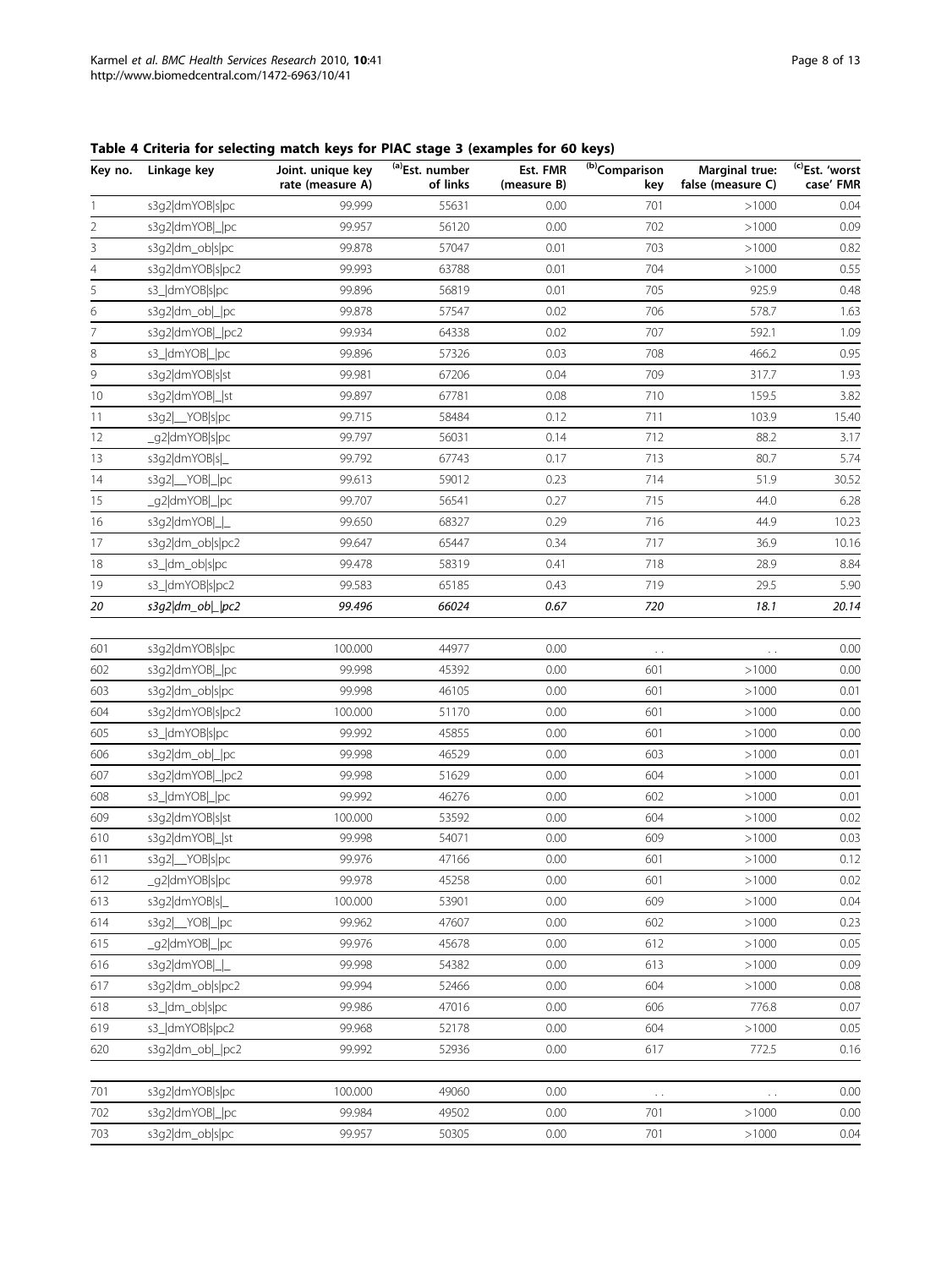|     |                  |        |       | 0.00              | 701 | >1000 | 0.03 |
|-----|------------------|--------|-------|-------------------|-----|-------|------|
| 705 | s3_dmYOB s pc    | 99.952 | 50034 | 0.00              | 701 | >1000 | 0.02 |
| 706 | s3q2 dm_ob _ pc  | 99.957 | 50757 | 0.00 <sub>1</sub> | 703 | >1000 | 0.07 |
| 707 | s3g2 dmYOB _ pc2 | 99.977 | 56333 | 0.00 <sub>1</sub> | 704 | >1000 | 0.05 |
| 708 | s3_dmYOB _ pc    | 99.952 | 50486 | 0.00              | 702 | >1000 | 0.04 |
| 709 | s3q2 dmYOB s st  | 99.989 | 58515 | 0.00              | 704 | >1000 | 0.09 |
| 710 | s3q2 dmYOB _ st  | 99.965 | 59029 | 0.00              | 709 | >1000 | 0.18 |
| 711 | s3g2  YOB s pc   | 99.847 | 51479 | 0.00 <sub>1</sub> | 701 | >1000 | 0.70 |
| 712 | _g2 dmYOB s pc   | 99.869 | 49369 | 0.00              | 701 | 152.5 | 0.14 |
| 713 | s3g2 dmYOB s _   | 99.944 | 58836 | 0.01              | 709 | 144.2 | 0.26 |
| 714 | s3g2  YOB   pc   | 99.792 | 51951 | 0.01              | 702 | 679.1 | 1.39 |
| 715 | _g2 dmYOB _ pc   | 99.822 | 49816 | 0.01              | 712 | 220.5 | 0.29 |
| 716 | s3g2 dmYOB _ _   | 99.892 | 59352 | 0.01              | 713 | 174.0 | 0.52 |
| 717 | s3q2 dm_ob s pc2 | 99.855 | 57266 | 0.01              | 704 | 251.2 | 0.46 |
| 718 | s3_ldm_oblslpc   | 99.715 | 51314 | 0.01              | 706 | 91.6  | 0.40 |
| 719 | s3_dmYOB s pc2   | 99.803 | 56960 | 0.01              | 704 | 156.5 | 0.27 |
| 720 | s3q2 dm_ob _ pc2 | 99.796 | 57771 | 0.02              | 717 | 85.5  | 0.92 |

Table 4: Criteria for selecting match keys for PIAC stage 3 (examples for 60 keys) (Continued)

(a) Estimated number of links was derived from simple deterministic matching on the key (retaining only one occurrence of duplicates).

(b) Comparative linkage key is one which is slightly more detailed and includes all the match key elements of the current key. There is not a strict hierarchy for the linkage keys, so in some cases there may be more than one appropriate key for the comparison.

(c) 'Worst case' FMR is estimated assuming that the number of categories within a key element is equal to that implied by the most common category (s3: 72, g2: 11, dmob: 182, yob: 19, s: 2, st: 3, pc2: 11, pc: 156, aged care assessment date: 161, assessment team identifier: 25).

Note: See note to Table 3 for definition of keys; '600' series include assessment date; '700' series linkage keys include assessment team identifier. Table only includes keys that were expected to have fewer than four times as many people with non-unique match keys as SLK-581. This equates to key 20 if client region is the only additional match data, key 64 if aged care assessment date and region are included and key 46 if assessment team identifier and region are included. Keys in bold italics are those identified as not selected for use. Table showing all tested keys is available from the authors on request.

for clients with non-unique linkage information, thereby improving match quality. For stage 3, only 0.01% of matches were made between clients with non-unique match information for the identifying match key on either the PIAC cohort or RCCP datasets.

Second, the range of elements included in keys can be used to show the relative strength of identified matches. Nearly 60% of stage 3 matches were made with the most detailed (i.e. first) match key. Also, while assessment event data were available for just over one-quarter of the RCCP clients, match keys incorporating these data identified 89% of the matches; however, only 1 in 50 matches needed this data to make the match. Furthermore, all but 0.4% of matches were made using keys for which the proportion of clients with a unique value was over 99.9%. These results indicate that the matches are highly reliable.

Using auxiliary information in the linkage increased the match rate by 11% for stage 3, with just over 90% of links between the PIAC cohort and RCCP datasets matching exactly on SLK-581. Just over 2% of matches were made using SLK-581 and region variations identified in stages 1 and 2. Also, 1.7% of links were for PIAC cohort members with incomplete SLK-581 information on the source ACAP dataset.

Data on region of residence was critical in identifying the additional matches, reflecting the high availability of this information, the strong discriminating power of residence in small regions and the relatively low availability of event data. Overall, 98% of the PIAC-RCCP matches could have been made by match keys which only used components of SLK-581 and region of residence.

#### Linkage validation

Identified matches were consistent with other client information. Nearly 98% of the PIAC cohort whose assessment on the ACAP 2003-04 dataset was reported as being in residential care linked to the RCCP dataset. Also, there were few inconsistent links between the PIAC cohort, RCCP and deaths data: only 0.16% of the PIAC cohort had a link to a death record with a date of death before either an aged care assessment or program use identified by linking to RCCP data.

As permitted under project ethics approvals, link quality was explicitly investigated using the name information available on the deaths and RCCP datasets to review identified links clerically. Lack of full name on the PIAC cohort dataset prevented the RCCP to cohort linkage from being used for the comparisons.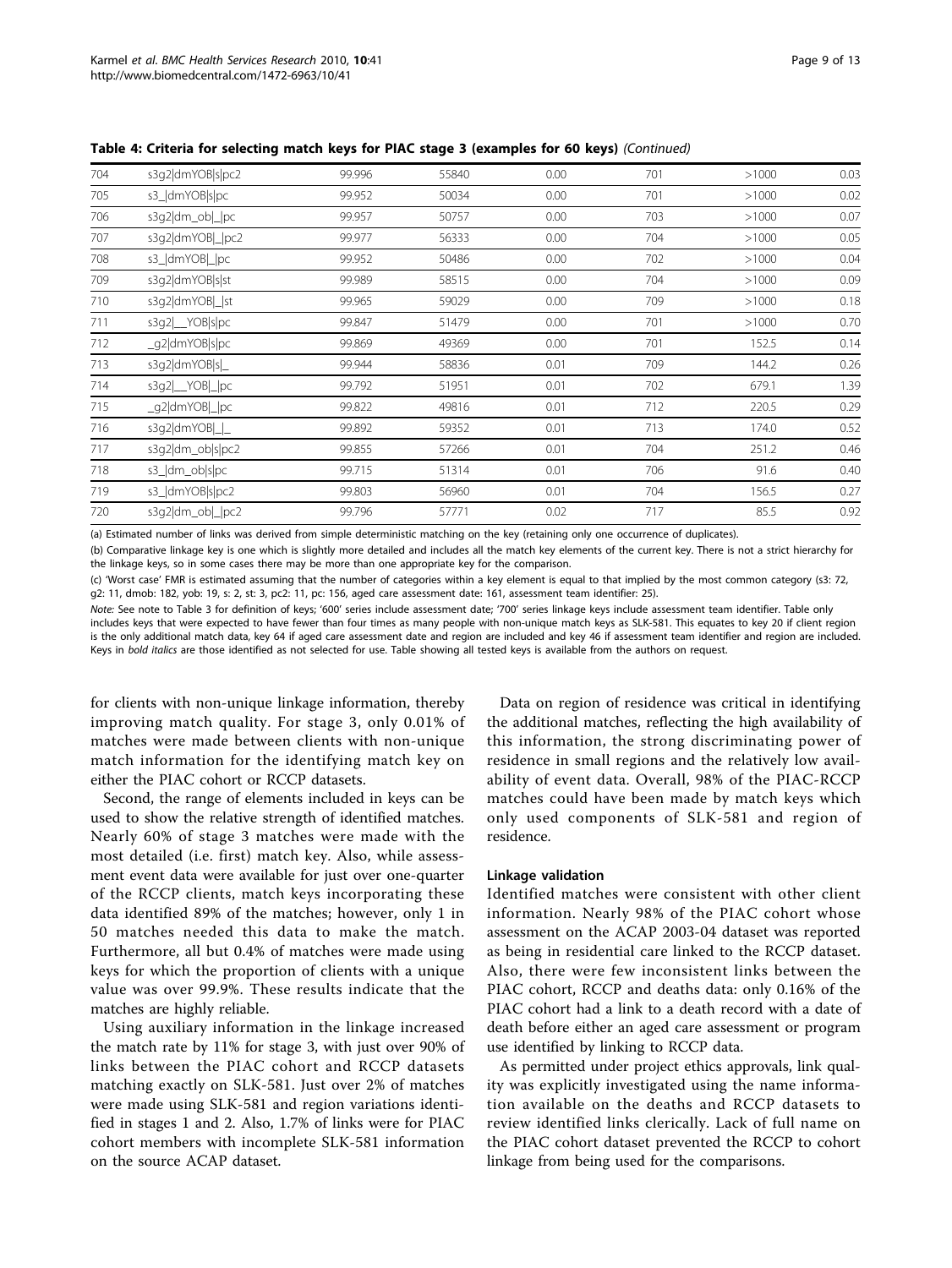<span id="page-9-0"></span>Table 5 Match results from stepwise matching for first 50 steps for PIAC stage 3

| <b>Step</b>                                             | Linkage key                   | <b>Matches</b>       | <b>Step</b> | Linkage key | <b>Matches</b> |
|---------------------------------------------------------|-------------------------------|----------------------|-------------|-------------|----------------|
| 1                                                       | key_601                       | 45031                | 26          | key_610     | 15             |
| $\overline{2}$                                          | key_601_2                     | 904                  | 27          | key_610_2   |                |
| 3                                                       | key_601_3                     | 1357                 | 28          | key_616     | 1              |
| $\overline{4}$                                          | key_601_4                     | 26                   | 29          | key_616_2   |                |
| 5                                                       | key_604                       | 5151                 | 30          | key_617     | 113            |
| 6                                                       | key_604_2                     | 99                   | 31          | key_617_2   | $\overline{2}$ |
| $\overline{7}$                                          | key_604_3                     |                      | 32          | key_617_3   | 6              |
| 8                                                       | key_604_4                     | 146                  | 33          | key_617_4   |                |
| 9                                                       | key_609                       | 2027                 | 34          | key_605     | 725            |
| 10                                                      | key_609_2                     | 28                   | 35          | key_605_2   | 22             |
| 11                                                      | key_613                       | 257                  | 36          | key_605_3   | 30             |
| 12                                                      | key_613_2                     | 3                    | 37          | key_605_4   | $\mathbf{1}$   |
| 13                                                      | key_602                       | 383                  | 38          | key_608     | 6              |
| 14                                                      | key_602_2                     | 13                   | 39          | key_620     | $\overline{2}$ |
| 15                                                      | key_602_3                     | 4                    | 40          | key_618     | 30             |
| 16                                                      | key_602_4                     | $\ddot{\phantom{a}}$ | 41          | key_612     | 227            |
| 17                                                      | key_603                       | 883                  | 42          | key_612_2   | 1              |
| 18                                                      | key_603_2                     | 12                   | 43          | key_612_3   | $\overline{7}$ |
| 19                                                      | key_603_3                     | 19                   | 44          | key_612_4   |                |
| 20                                                      | key_603_4                     | $\overline{1}$       | 45          | key_611     | 1697           |
| 21                                                      | key_606                       | 8                    | 46          | key_611_2   | 13             |
| 22                                                      | key_607                       | 36                   | 47          | key_611_3   | 52             |
| 23                                                      | key_607_2                     |                      | 48          | key_611_4   | 1              |
| 24                                                      | key_607_3                     | 3                    | 49          | key_615     | 3              |
| 25                                                      | key_607_4                     |                      | 50          | key_623     | 53             |
|                                                         | Summary of results            |                      |             |             |                |
| Matches with aged care assessment date (steps 1-105)    | 60780                         |                      |             |             |                |
| Matches with assessment team identifier (steps 106-188) | 7255                          |                      |             |             |                |
|                                                         | Other matches (steps 189-215) |                      |             |             | 8254           |
|                                                         | Total matches                 |                      |             |             | 76289          |
|                                                         |                               |                      |             |             |                |

Legend for linkage key suffixes:

No suffix: linkage used preferred RCCP SLK-581 and preferred postcode

\_2: linkage used alternative RCCP SLK-581 and preferred postcode

\_3: linkage used preferred RCCP SLK-581 and alternative postcode

\_4: linkage used alternative RCCP SLK-581 and alternative postcode

Note: See Table 3 for definition of keys. '600' series linkage keys use

assessment date. Order of use is based on the joint unique key rate in Table 4. Table showing results for all selected keys is available from the authors on request

Three samples of around 1000 RCCP-deaths links (from stage 2) were randomly selected and the full name, date of birth, sex, postcode and event data from the two data sources were manually compared to identify any false positives. Very few false matches were identified in these samples: 0, 1 and 5. This last was for the sample selected from among the 16128 links in which the SLK-581s of matched records were different. Because of the SLK differences, these links were

considered to be more likely to be of low quality; however, even in this sample just 0.5% were identified as false positives.

#### **Discussion**

Variation in linkage data when identifying matches deterministically was made possible by employing a set of three criteria for judging whether a combination of variables could be used to identify matches without resulting in too many false matches. A measure of a key's discriminating power was used to select a set of match keys to be investigated for use for linking two datasets. An estimated false match rate for each of these keys was then calculated and only match keys with an estimate under 0.5% were retained. Sometimes keys were further excluded on the basis that the estimated number of additional false matches was too high relative to the estimated number of additional true matches when allowing for matches made in earlier passes. All links identified by the selected match keys were accepted as valid, with the exception of the very small number of duplicate matches.

The occurrence of false negatives and false positives when matching between datasets is an issue faced by all studies using data linkage. Under-identification of matches is an expected limitation of linking deterministically using a single SLK, particularly when elements of the key may be missing or set to a default value when unknown. For the PIAC project, the occurrence of missed links was reduced through the use of methodical stepwise linkage using additional data items in combination with the SLK. This facilitated matches when the SLK had been reported inconsistently for individuals, including people with partially missing data in some datasets. In addition, by using the most discriminating match keys first, the algorithm aided correct matching in the small number of cases where different people had identical SLKs. These issues are particularly important for studies covering several years and multiple datasets, as people can report their name or date of birth differently on different occasions [[13](#page-12-0)]. Data on the commonly available variable region of residence was critical in both situations.

The match key selection process and stepwise deterministic matching decreased the chances of making false matches by limiting match keys to those highly likely to lead to true matches, and by reducing the likelihood of duplicate matches. That this approach was successful is indicated by the high level of consistency observed in identified links and the very low false match rates seen in the clerical review of test samples.

The importance of allowing for variation in reported personal information (i.e. in the SLK) was demonstrated by the number of matches made using either identified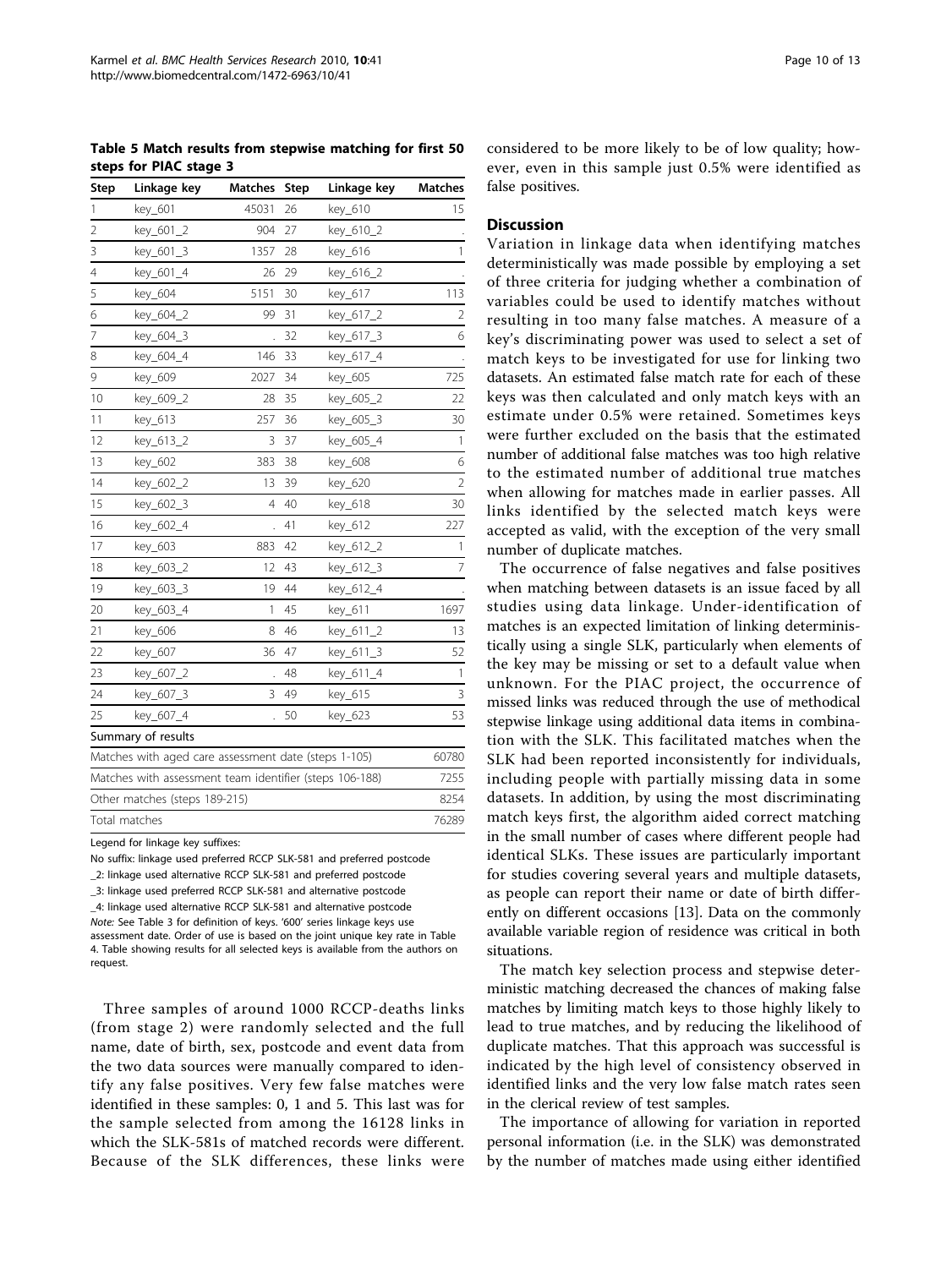SLK variations or reduced SLK data in conjunction with other information. Ten per cent of matches made in PIAC linkage stage 3 used a subset of the components of the SLK in combination with other variables, and 2.1% used SLK and region variations identified in earlier linkage stages. This shows that there is considerable variation in how people report their name and date of birth, with both the setting and reason for reporting personal information affecting how it is recorded on each occasion.

The amount of variation in the SLK allowed when linking various datasets depended on the availability of additional linkage information. However, additional data may not be available for all clients. The absence of additional linkage information means that less variation in the SLK can be allowed when identifying matches. Consequently, links for clients without data for additional match variables are more likely to be missed than those for other clients. However, in the PIAC linkage, additional information which was commonly unavailable for clients (i.e. event data) was necessary to identify only a small proportion of links (2% in stage 3), so that the overall effect on analyses is expected to be small.

# Conclusions

Simple deterministic matching is usually used to link datasets when matching using an SLK. However, such an approach leads to missing matches due to inconsistent reporting of SLK components. The linkage process for the PIAC cohort study has demonstrated that a stepwise deterministic matching algorithm with appropriate stopping rules can be used to allow for variation in reported personal information.

Three criteria were developed for judging whether a specific combination of variables could be used as a match key to identify matches without resulting in too many false matches. All three measures are readily derivable and provide a means of gauging the likelihood of making false matches and the trade-off between additional true and false matches when reducing the number of variables used to identify a match.

The importance of allowing for variation in reported personal information (i.e. in the SLK) was demonstrated in the current application by the number of matches made using reduced SLK data in conjunction with other information. The very low false match rates seen in sample comparisons using full name data demonstrated that the criteria employed to choose usable match keys restricted the number of false matches. This was confirmed by the high degree of consistency found both in the individual links and in the implied care pathways.

For the PIAC study, the linkage process described in this paper has allowed the compilation of a linked database that will enable a broad range of issues relating to Australian aged care services to be examined for the first time. In particular, it will provide information on the care actually accessed by clients following an assessment for service use and it will allow investigation into factors which influence entry to community or residential care. More widely, the deterministic matching algorithm used to link the various datasets in the PIAC cohort study relied on identifying suitable match keys using a set of criteria concerning their statistical properties. Similar criteria could be used in other linkage projects to allow for variation in client information across large databases in health and community care. Using a deterministic matching algorithm may be attractive in those circumstances when sufficient data are not available for the clerical review or follow-up that a researcher may like to include when using probabilistic linkage.

# Appendix A: Identification of match keys for stepwise deterministic matching in PIAC

Successive matches were made using different match keys at each pass, each match key being defined in terms of selected components of SLK-581 and additional available linkage data. Within a PIAC linkage stage, match keys were identified for linking by evaluating a large range of keys based on:

• three letters of surname (s3) in SLK-581 (always together)

• two letters of given name (g2) in SLK-581 (always together)

- day and month of birth (always together)
- year of birth
- sex

• region (using state, full four-digit postcode, or first two digits of postcode)

- additional event date for matching
- other additional data for matching.

The specific data used for linking at each stage were context-dependent.

There are 128 possible keys based on the presence or absence of the first six elements above, using the three regional groupings separately (Table [3\)](#page-5-0).

Many of the keys listed in Table [3](#page-5-0) are too broad to be considered for deterministic linking: on face value alone keys 100 to 128 would not be contemplated. To select keys to be considered for matching, only keys that were estimated to have fewer than four times as many people with non-unique match keys as SLK-581 were investigated. Keys 1 to 20 in Table [3](#page-5-0) met this criterion. Using additional variables increases the number of theoretically possible distinct keys and hence the number of potential match keys that meet this criterion. The least specific keys investigated for use when aged care assessment date, assessment team identifier or date of death (in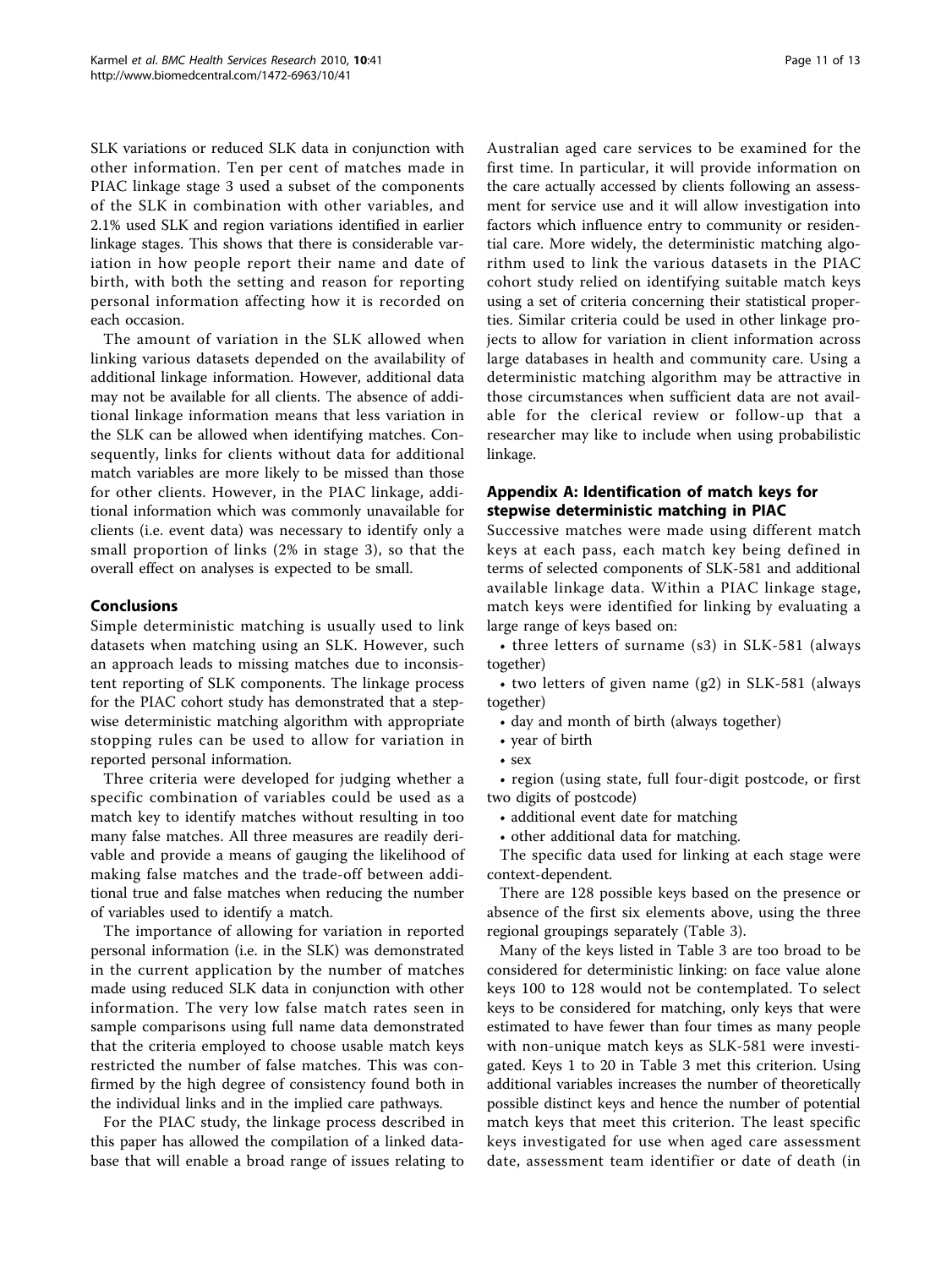conjunction with region) were available were keys 64, 46 and 74, respectively, in Table [3.](#page-5-0)

In the absence of clerical review, the decision on whether a particular match key combination could be used for matching two particular datasets was based on three measures:

### Measure A

A measure of discriminating power (termed the joint unique key rate, and expressed as a percentage). This is the product of the unique key rates for the two datasets being linked, where the unique key rate is the proportion of records within a dataset that have a unique value for the key in question. A discriminating power of at least 95.0% was required for the key to be considered for matching, equating to a unique key rate of at least 97.5% within each dataset. This measure assumes that rare combinations of variables within a dataset are less likely than more common combinations to result in false matches between datasets.

#### Measure B

An estimated false match rate (FMR) for links established using the match key. This had to be less than 0.5% for a key to be considered for the matching process.

#### Measure C

Estimated trade-off between additional true and additional false matches for links established using the match key when compared with matches made by a slightly more precise key. The ratio of additional true to additional false matches had to be at least 2:1 for the key to be used for matching.

All three criteria had to be met by a potential match key for it to be included in the stepwise linking.

The above three measures were calculated prior to full linkage, with the latter two derived by applying the approximation methods outlined in Karmel and Gibson [[24\]](#page-12-0). In the current context, when matching data for program 1 and program 2, FMR was approximated by

```
FMR = r \times P / \beta \alpha
```
where

P is the size of the population (in 1000 s)

r is the usage rate of program 1 as indicated by its dataset (per 1000 people in population P)

 $\alpha$  is the proportion of people using program 2 matching to those using program 1 when using a specific match key combination to match

 $\beta$  reflects the number of comparison cells specified by the components of the particular match key being used, allowing for uneven client spread across cells.

The linkage rate  $\alpha$  for a specific match key was gauged by using only that key for simple deterministic matching. FMR was then derived (measure B), which also allowed estimation of the trade-off between true and false matches for a specific match key combination when compared with the results from a more exact key (measure C).

Using match keys that met the above criteria, stepwise linkage was then carried out, with order of use determined by the discriminating power of the keys (measure A, going from high to low). Missing information on common elements in a key could not lead to a match as missing data were set to different values in each dataset.

The key selection and stepwise matching processes are illustrated in Tables [4](#page-7-0) and [5](#page-9-0) for stage 3, which matches RCCP data to the PIAC cohort as identified through the 2003-04 ACAP dataset. For comparative purposes, an estimated 'worst case' false match rate is also presented in Table [4.](#page-7-0) Overall, 76289 matches were identified in stage 3: 60780 using keys incorporating assessment date, a further 7255 using keys with assessment team identifier, and 8254 using keys which did not include assessment data (Table [5](#page-9-0)). Under 600 matches (0.8%) were made using keys with an estimated 'worst case' FMR of more than 10% (just 15 matches with an estimated 'worst case' FMR of more than 20%).

Note that measure A is related to the 'global u probability' used in probabilistic matching to give a measure of how likely it is that two values will agree by chance [[10\]](#page-12-0). The global u probability assumes that each value of a variable has the same probability and so is defined as

 $u = 1 / (number of different values).$ 

For the current application, within a dataset the global u for a specific match key is estimated by

 $u \approx 1 / {S * (key uniqueness rate + (1 - key uniqueness rate) / 2)},$ 

where S is the size of the dataset (and assuming no more than 2 duplicates per key). For a key with a uniqueness rate of 97.5% within the dataset, then  $u \approx 1/$ {0.9875\*S}.

Note also that the proportions of matches made using keys incorporating a subset of elements of SLK-581 provide an indication of the likelihood of inconsistent reporting of name, sex and date of birth data; that is, they indicate the size of the relevant m probabilities used in probabilistic linkage, where the m probability is the probability that a data element is recorded identically for the same client on two occasions. Matches made using different levels of region data also provide a measure of consistency in reported region of residence.